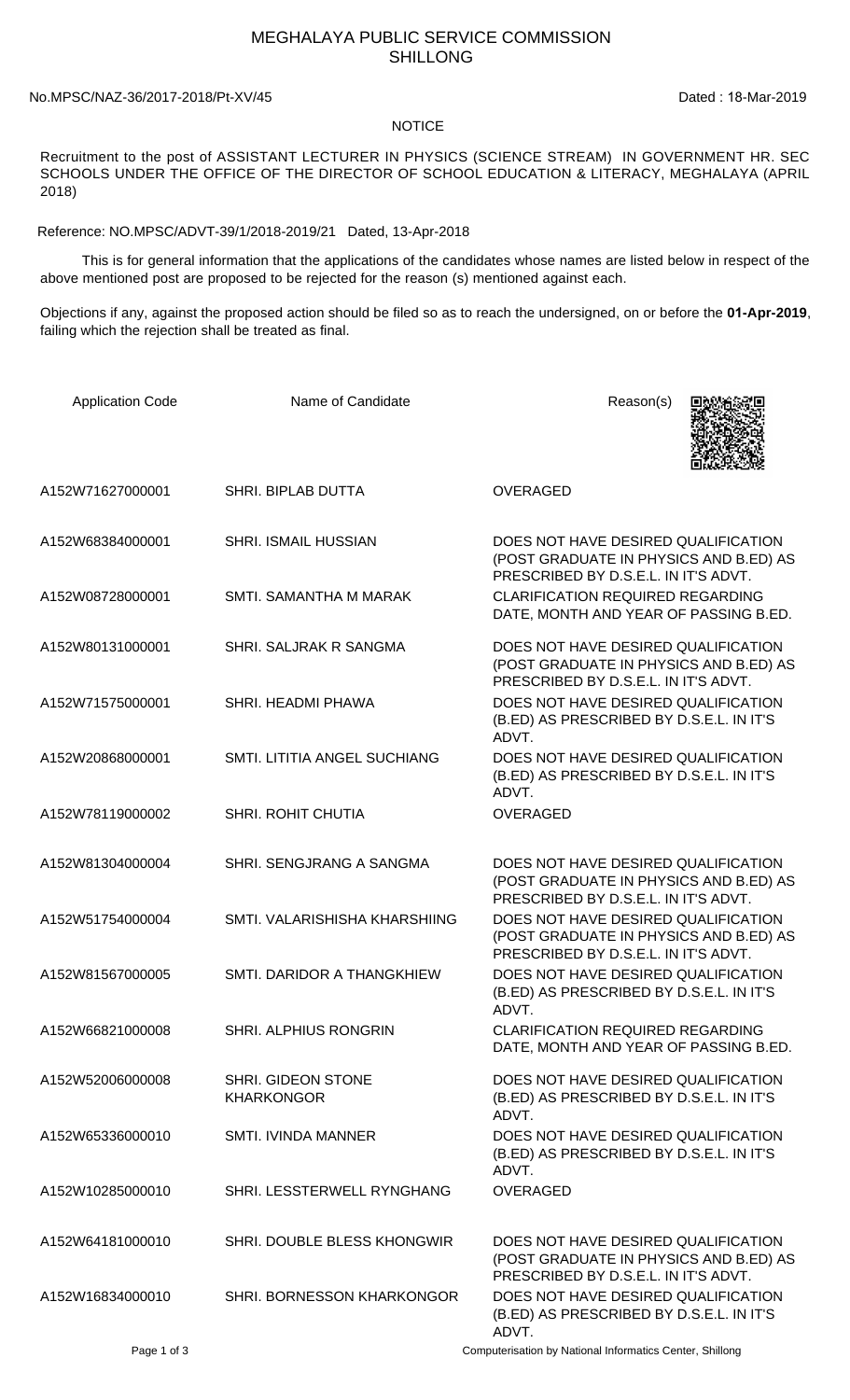| <b>Application Code</b> | Name of Candidate                          | Reason(s)                                                                                                             |
|-------------------------|--------------------------------------------|-----------------------------------------------------------------------------------------------------------------------|
| A152W35412000012        | SHRI. AIBANSAN CHYNE                       | DOES NOT HAVE DESIRED QUALIFICATION<br>(POST GRADUATE IN PHYSICS AND B.ED) AS<br>PRESCRIBED BY D.S.E.L. IN IT'S ADVT. |
| A152W37581000013        | SHRI. TAPVAN CHERAK M MARAK                | B.ED DEGREE NOT QUALIFIED AS ON THE<br>LAST DATE OF THE ADVT.                                                         |
| A152W08056000013        | SHRI. JASON JOHN PALE                      | DOES NOT HAVE DESIRED QUALIFICATION<br>(B.ED) AS PRESCRIBED BY D.S.E.L. IN IT'S<br>ADVT.                              |
| A152W55232000014        | SMTI. EBORMIKA LAW                         | DOES NOT HAVE DESIRED QUALIFICATION<br>(B.ED) AS PRESCRIBED BY D.S.E.L. IN IT'S<br>ADVT.                              |
| A152W78929000014        | SHRI. TEIBORLANG K.SYNTIEW                 | DOES NOT HAVE DESIRED QUALIFICATION<br>(POST GRADUATE IN PHYSICS AND B.ED) AS<br>PRESCRIBED BY D.S.E.L. IN IT'S ADVT. |
| A152W81258000014        | SHRI. BASHONGKUN MASSAR                    | DOES NOT HAVE DESIRED QUALIFICATION<br>(POST GRADUATE IN PHYSICS AND B.ED) AS<br>PRESCRIBED BY D.S.E.L. IN IT'S ADVT. |
| A152W65476000015        | SHRI. DIBORBIANG I NONGRUM                 | DOES NOT HAVE DESIRED QUALIFICATION<br>(B.ED) AS PRESCRIBED BY D.S.E.L. IN IT'S<br>ADVT.                              |
| A152W68293000018        | SHRI. RISAKMEN ROMOR JONES<br><b>DKHAR</b> | <b>CLARIFICATION REQUIRED REGARDING</b><br>DATE, MONTH AND YEAR OF PASSING B.ED.                                      |
| A152W09568000018        | SHRI. PREBIAN B MARAK                      | <b>CLARIFICATION REQUIRED REGARDING</b><br>DATE, MONTH AND YEAR OF PASSING B.ED.                                      |
| A152W07083000021        | <b>SHRI. LICORN M SANGMA</b>               | DOES NOT HAVE DESIRED QUALIFICATION<br>(B.ED) AS PRESCRIBED BY D.S.E.L. IN IT'S<br>ADVT.                              |
| A152W21941000022        | SHRI. DAWROICHUH CHALLAM                   | DOES NOT HAVE DESIRED QUALIFICATION<br>(B.ED) AS PRESCRIBED BY D.S.E.L. IN IT'S<br>ADVT.                              |
| A152W80931000022        | SHRI. PANKAJ CHOUDHARY                     | DOES NOT HAVE DESIRED QUALIFICATION<br>(POST GRADUATE IN PHYSICS AND B.ED) AS<br>PRESCRIBED BY D.S.E.L. IN IT'S ADVT. |
| A152W27193000025        | SHRI. LUCKYSTAR KHARMUDAI                  | <b>CLARIFICATION REQUIRED REGARDING</b><br>DATE, MONTH AND YEAR OF PASSING B.ED.                                      |
| A152W16770000029        | SMTI. LENIENCY DORA SANGLYNE               | DOES NOT HAVE DESIRED QUALIFICATION<br>(POST GRADUATE IN PHYSICS AND B.ED) AS<br>PRESCRIBED BY D.S.E.L. IN IT'S ADVT. |
| A152W64821000030        | SMTI. BANSE CH SANGMA                      | DOES NOT HAVE DESIRED QUALIFICATION<br>(POST GRADUATE IN PHYSICS) AS<br>PRESCRIBED BY D.S.E.L. IN IT'S ADVT.          |
| A152W20809000034        | SHRI. BARISTER MARING                      | <b>CLARIFICATION REQUIRED REGARDING</b><br>DATE, MONTH AND YEAR OF PASSING B.ED.                                      |
| A152W67106000049        | SHRI. LODESTAR BORN TIEWSOH                | DOES NOT HAVE DESIRED QUALIFICATION<br>(B.ED) AS PRESCRIBED BY D.S.E.L. IN IT'S<br>ADVT.                              |